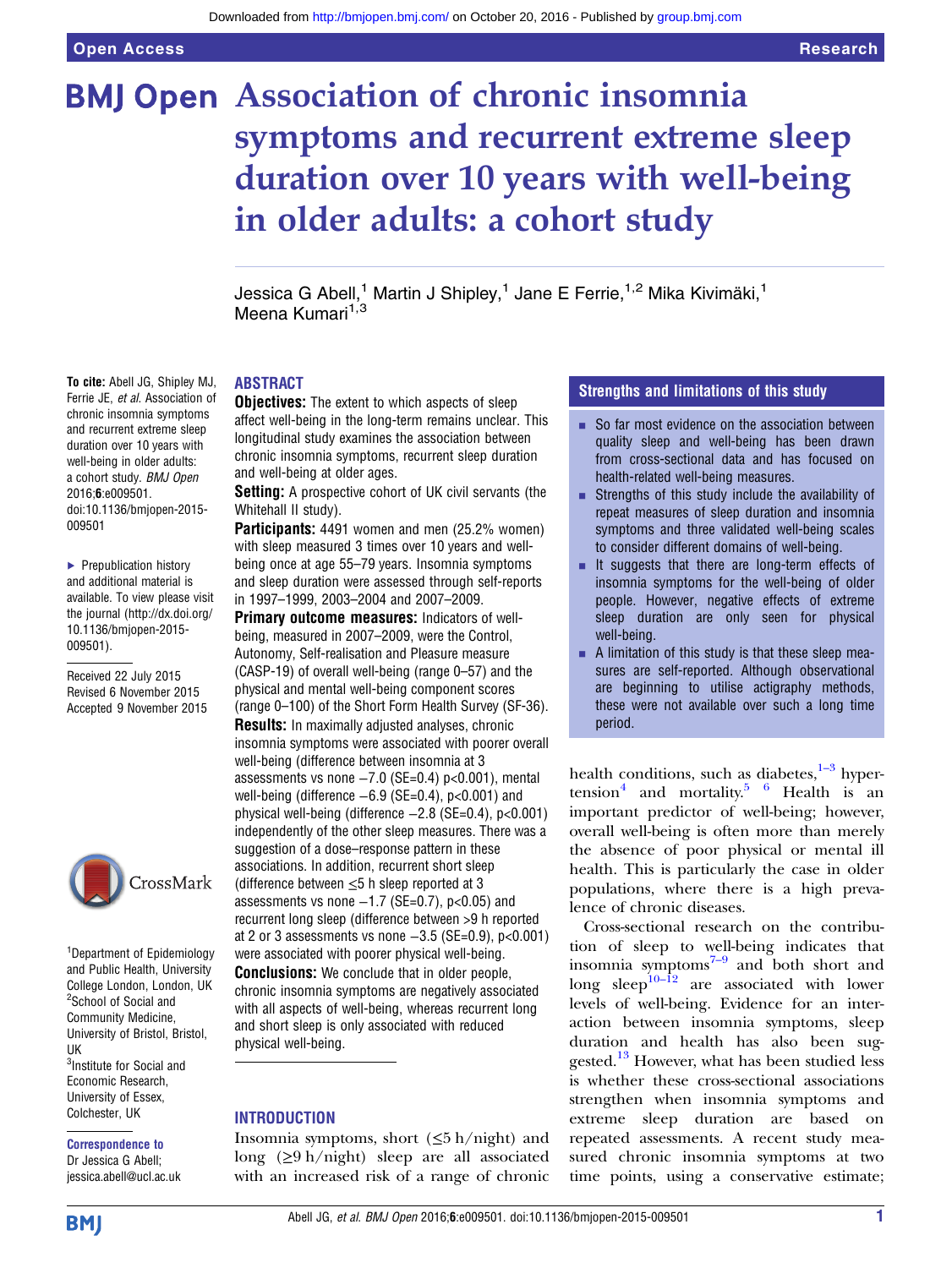the lowest frequency of insomnia symptoms mentioned at either of the time points.<sup>[8](#page-7-0)</sup> The study found that these had a strong negative association with subjective well-being.

The relationship between sleep and well-being might also vary with the outcome measure examined. In previous work there has been an emphasis on measures which capture health-related well-being, such as the Short Form (SF-36) Health Survey.<sup>[14](#page-7-0)</sup> However, this may not fully capture well-being in elderly populations, since it reflects mental and physical functioning which decline in older age groups.<sup>[15](#page-7-0)</sup> To evaluate overall well-being in early old age, the Control, Autonomy, Self-realisation and Pleasure (CASP-19) measure was developed. It evaluates quality of life as distinct from factors which predict it, such as good health.<sup>[16](#page-7-0)</sup>

To the best of our knowledge, no other studies have been able to provide repeat measurements taken over a 10-year follow-up period. To address these limitations of previous work, we examine reports of chronic insomnia symptoms and recurrent extreme sleep duration with well-being in old age. Our two key objectives are: (1) to examine whether chronic insomnia symptoms and recurrent short or long sleep duration are independently associated with well-being in older adults and (2) to determine whether the associations between sleep and well-being extend to three different domains: overall well-being (CASP-19), physical well-being (SF-36: PCS) and mental well-being (SF-36: MCS).

#### **METHODS**

#### Study sample

The Whitehall II Cohort was recruited from London-based Civil Service departments in 1985–1988 (phase 1), the sample consisted of 10 308 participants aged 35–55, with a response rate of 73%. Follow-up screening examinations took place in 1991–1993 (phase 3) and 1997–1999 (phase 5), 2003–2004 (phase 7) and 2007–2009 (phase 9) with postal questionnaires being sent to participants in 1989 (phase 2), 1995 (phase 4), 2001 (phase 6) and 2006 (phase 8). Further details of the Whitehall II Study can be found elsewhere. $17$  In this study, we used sleep exposure data from 1997–1999, 2003–2004 and 2007–2009 to predict well-being in 2007– 2009, when the participants were aged 55–79 years. A total of 6761 respondents participated in phase 9, a response rate of 66% since phase 1, but 86% from those eligible at phase 9. The follow-up rate from phases 5 to 9 was 85.9%. The final sample of 4491 (1133 women; 25.2%) participated at phase 9 and had complete information for all relevant variables.

#### Well-being outcomes

The following outcome measures reported at phase 9 (2007–2009) were used in the analysis:

Overall well-being (CASP-19): CASP-19 is an instrument developed and validated to measure overall well-being

in older people, independent of influencing factors such as health.<sup>[18](#page-7-0)</sup> CASP-19 sums 19 Likert-scaled items, measuring Control, Autonomy, Self-realisation and Pleasure. Testing carried out on CASP-19 during its development is reported elsewhere.<sup>[19](#page-7-0)</sup> Respondents were asked to indicate how often each statement applied to them; often, sometimes, not often or never, and these scores were appropriately coded, using a sliding scale of 0–3 and summed (range 0–57), with higher scores indicating a better quality of life.<sup>19</sup>  $20$  The scale had good internal consistency at phase 9 (2007–2009; Cronbach's  $\alpha=0.88$ ).

Physical and mental well-being (SF-36): SF-36 is a 36-item questionnaire; these questions are used to construct the eight SF-36 scales: physical functioning, mental functioning, role limitations due to physical problems, social functioning, bodily pain, role limitations due to emotional problems, vitality and general health perceptions. $^{21}$  $^{21}$  $^{21}$  These eight scales can be aggregated to form two summary scores—physical and mental functioning component scores—using a method based on factor analysis. They are considered to be conceptually distinct measures of physical (SF-36: PCS) and mental well-being (SF-36: MCS).<sup>[14 21](#page-7-0)</sup> Scores for each of these two scales ranged from 0 to 100, with higher scores indicating greater well-being. The correlation between CASP-19 and SF-36 mental well-being was r=0.64  $(p \le 0.001)$  and the correlation between CASP-19 and SF-36 physical well-being was  $r=0.39$  ( $p\leq 0.001$ ).

#### Measures of sleep

Insomnia symptoms were measured at the same phases as sleep duration using the Jenkins' sleep problem scale. $^{22}$  $^{22}$  $^{22}$ Participants were asked how many times during the last month they: (1) 'have trouble falling asleep', (2) 'have trouble staying asleep (ie, waking up far too early)', (3) 'wake up several times per night' and (4) 'wake up after usual amount of sleep feeling tired and worn out'. The following response categories were available: not at all, 1–3, 4–7, 8–14, 15–21 and 22–31 days. This scale was summed and grouped into quartiles. The first three quartiles were grouped together (low insomnia symptoms) and the fourth quartile was grouped separately (high insomnia symptoms). Chronic insomnia symptoms were defined as the number of times, across the three time points that a participant reported high insomnia symptoms. The length of follow-up from the first sleep exposure to outcome ranged from 8 to 12 years (mean 9.8 years).

Sleep duration was self-reported and measured at phase 5 (1997–1999), phase 7 (2003–2004) and phase 9 (2007–2009) using the question: 'How many hours of sleep do you have on an average week night?'; with the options  $5 h$  or less, 6, 7, 8 or 9h or more. Cross-sectional research (see online supplementary table S1) confirmed evidence from previous literature, that extreme sleep duration has the greatest impact on health and wellbeing, therefore only short and long sleep was examined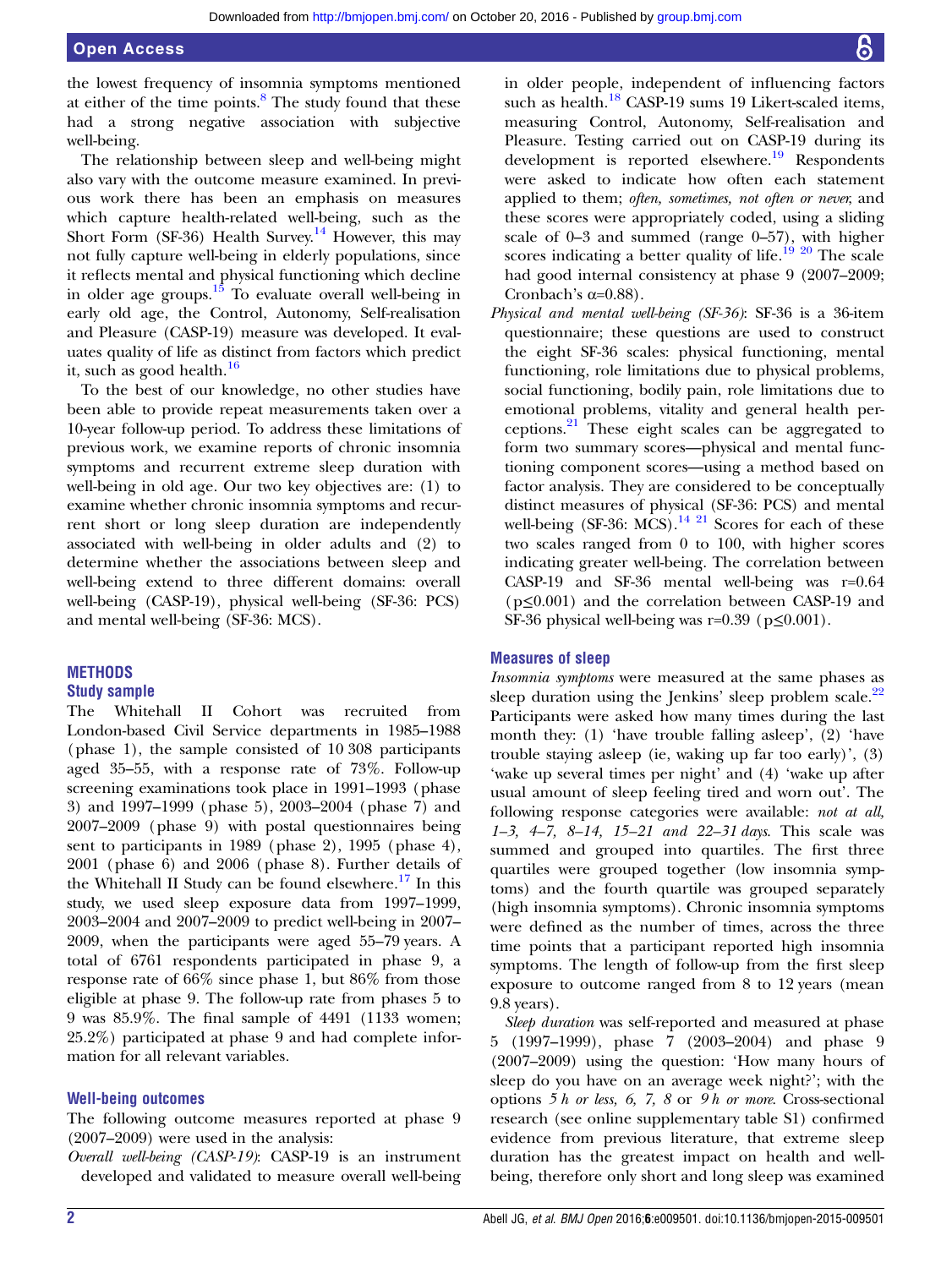longitudinally. Two variables were created using data from each time point: (1) recurrent short sleep, defined as the number of times a participant reported short  $(\leq 5 \text{ h}/\text{night})$  sleep across the three time points; (2) recurrent long sleep, defined as the number of times a participant reported long sleep  $(≥9 h/night)$  across the three time points.

### **Covariates**

A range of covariates, measured at phase 9 (2007–2009), were also included: gender and age were considered to be confounding factors. A quadratic term for age  $(age<sup>2</sup>)$ was included because the relationship of age to CASP-19 has been shown to follow a non-linear trend.<sup>[16](#page-7-0)</sup> Participants were asked to estimate their total household wealth (including house value); this was recoded into four categories (1) <£200 000, (2) £200–£499 999, (3) £500–£999 999 and (4) >£1 000 000. Household wealth rather than civil service employment grade or income was used since it has been shown to represent the economic status of older people more accurately than income. $^{23}$  $^{23}$  $^{23}$  A binary variable indicated whether the participant was still in paid employment. Marital status was defined as married/cohabiting or not. Chronic health conditions were assessed as the presence or absence of a limiting long-term illness. Poor functioning was defined as limitations in one or more activities of daily living (ADL), or one or more instrumental ADL (IADL). Health behaviours: smoking (current vs never/ ex-smokers), physical activity; based on the duration of 'vigorous' activity  $(\geq 1.5$  vs <1.5 h per week). Physical activity was assessed using a questionnaire which asked participants about the number of hours spent undertaking a range of physical activity (both leisure time and job-related activities). Each activity was assigned a metabolic equivalent (MET) value. $24$  Vigorous physical activity was defined as activities with a MET value of 6 or more $^{25}$  $^{25}$  $^{25}$  (eg, swimming, mowing). High alcohol consumption  $(\geq)$ 14 units/week for women and  $\geq$ 22 units/ week for men) and body mass index (BMI): height and weight were measured during the medical examination and BMI (kg/m<sup>2</sup>) calculated. *Depressive symptoms* were assessed using a modified version of the 30-item General Health Questionnaire  $(GHQ)^{26}$  $(GHQ)^{26}$  $(GHQ)^{26}$  removing the two questions that referred to sleep problems. Higher GHQ scores indicate more depressive symptoms.

#### Statistical analysis

Pearson's  $\chi^2$  test for homogeneity (4df) was used to examine this association between sleep duration and each categorical covariate, while linear regression was used for continuous exposures to examine heterogeneity across the sleep duration categories. We also conducted a non-parametric test of trend for each well-being outcome, across the groups of each exposure variable. We used the Stata command *nptrend* which is an extension of the Wilcoxon rank-sum test. Three models were estimated using the exposures for recurrent short and

long sleep and chronic insomnia symptoms. In the first model age, age<sup>2</sup>, gender and household wealth were included. In model 2 employment status, marital status, chronic health conditions, ADL/IADL and health behaviours were additionally included. In model 3, the remaining sleep exposure was also added to model 2. Since the association between overall well-being, or physical well-being and poor sleep might be confounded by mental health, further models were adjusted for the depressive symptoms score. Statistical significance levels were set at p<0.05 for two-sided analyses. Each exposure variable was also examined cross-sectionally; these results are available in online supplementary tables S1 and S2 and the results reported in the text. In the crosssectional analysis, the full five-category measure of sleep duration was tested and each item of the insomnia symptoms scale examined separately. In the cross-sectional models, a reference group of  $7 h$  was used.<sup>27</sup> All analyses were undertaken using Stata V.13.1.

## RESULTS

The distribution of participant characteristics, by sleep duration reported in 2007–2009 is reported in [table 1.](#page-3-0) In this sample, the mean (SD) overall well-being score was 43.5 (7.8), the mean physical well-being score was 49.0 (8.5) and the mean mental well-being score was 53.9 (7.9). The percentage of those participants who reported high levels of insomnia symptoms at each of the three time points was  $8.2\%$  (N=368); in 2007–2009, 7.5% (N=335) participants reported short sleep and 2.1% (N=94) long sleep. An inverted U-shaped association with sleep duration was observed for each of these outcomes. Those who reported shorter and longer sleep were also more likely to have a long-term illness and have one or more ADLs and IADLs. Those who reported sleeping 5 h or less were more likely to be younger, female and to have worked or be currently working in the lowest civil service employment grade, but were less likely to be married or cohabiting. They were also more likely to have a high BMI, less likely to report undertaking any vigorous physical activity and more likely to score highly on the GHQ depression scale and report high levels of insomnia symptoms.

In the cross-sectional linear regression analyses (see online supplementary tables S1 and S2), the binary measure of high levels of insomnia symptoms was associated with lower levels of all the well-being measures in each of the models. These associations were attenuated when covariates were included, especially for the measure of physical well-being. Negative associations were also observed between each of the three outcome measures and each item of the Jenkins sleep scale, when these were included in the analysis individually. A negative association between short sleep ( $\leq 5$  or 6 h) was observed for both mental well-being and overall wellbeing when compared with those who report sleeping 7 h a night. However, a strong U-shaped association was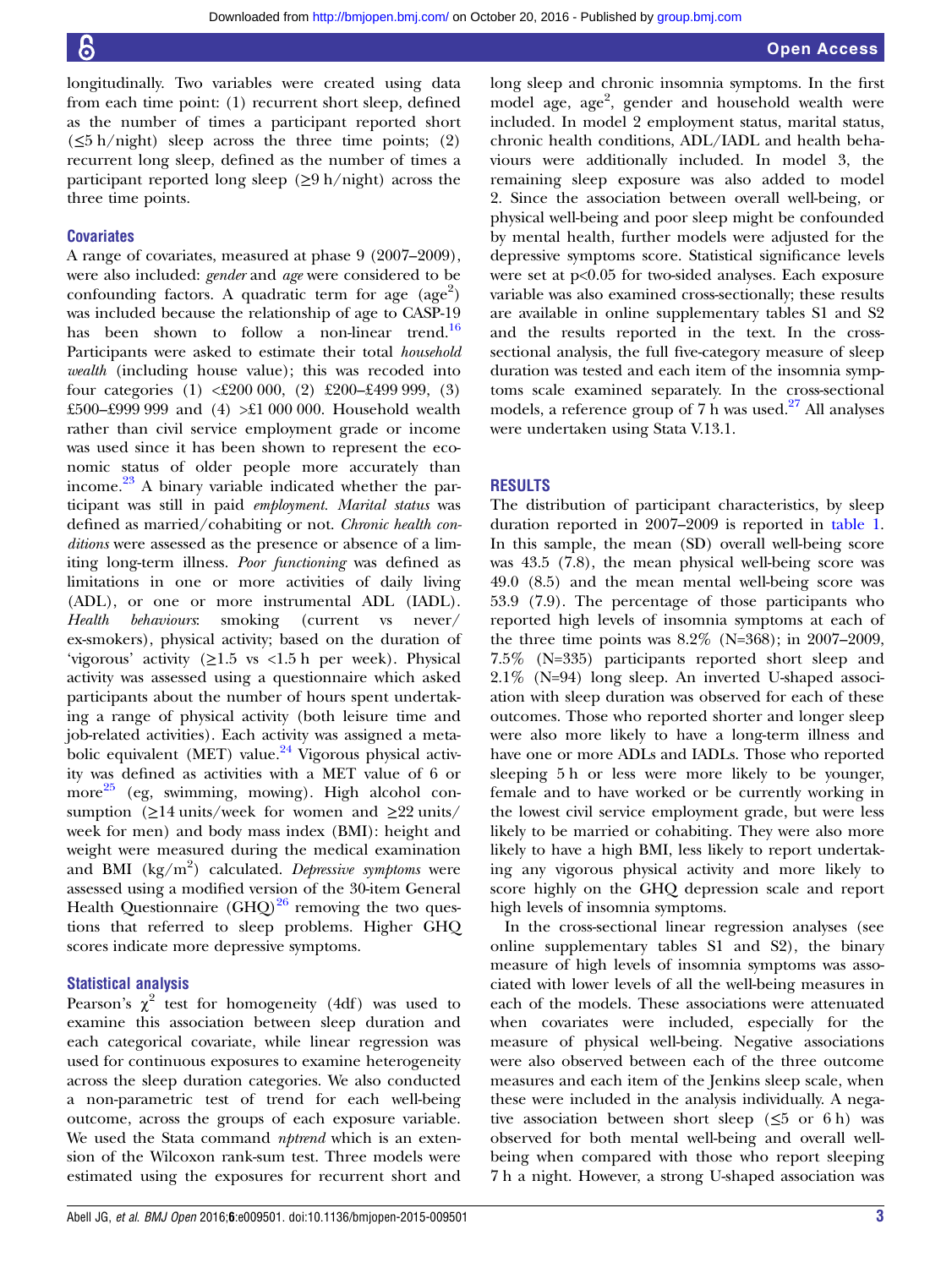# <span id="page-3-0"></span>Open Access

#### Table 1 Characteristics of participants by sleep duration 2007–2009 (N=4491)

|                                             | <b>Hours of sleep</b> |             |             |                |            |           |          |
|---------------------------------------------|-----------------------|-------------|-------------|----------------|------------|-----------|----------|
|                                             | <b>All</b>            | $\leq 5$    | 6           | $\overline{7}$ | 8          | $\geq 9$  | p Value* |
| Sleep duration, % (N)                       |                       | 7.5 (335)   | 29.0 (1303) | 41.8 (1875)    | 19.7 (884) | 2.1(94)   |          |
| Age (years), mean (SD) <sup>+</sup>         | 65.6(5.9)             | 66.5(6.1)   | 65.5(5.9)   | 65.4(5.8)      | 66.1 (5.7) | 67.4(6.2) | < 0.0001 |
| Women, % (N)                                | 25.2 (1133)           | 36.4 (122)  | 26.9 (351)  | 24.6 (461)     | 20.1 (178) | 22.3(21)  | < 0.0001 |
| Married, % (N)                              | 76.8 (3449)           | 58.8 (197)  | 74.2 (967)  | 79.4 (1489)    | 81.8 (723) | 77.7 (73) | < 0.0001 |
| Employed, % (N)                             | 31.5 (1414)           | 28.7 (96)   | 36.9(481)   | 34.1 (640)     | 20.9 (185) | 12.8(12)  | < 0.0001 |
| Lowest wealth ( $\leq$ £200 000), % (N)     | 9.3(419)              | 17.9(60)    | 10.1(132)   | 8.8(164)       | 6.5(57)    | 6.4(6)    | < 0.0001 |
| High alcohol consumption, $% (N)$           | 17.8 (800)            | 13.4(45)    | 17.2 (224)  | 17.6 (330)     | 19.9 (176) | 26.6(25)  | 0.015    |
| Vigorous physical activity, % (N)           | 13.3 (595)            | 9.3(31)     | 12.0(156)   | 13.4(251)      | 16.4 (145) | 12.8(12)  | 0.007    |
| Current smoking, % (N)                      | 6.3(283)              | 5.4(18)     | 5.4(70)     | 6.7(125)       | 7.1(63)    | 7.5(7)    | 0.366    |
| BMI ( $kg/m^2$ ), mean (SD) $\dagger$       | 26.6(4.3)             | 27.4(4.5)   | 27.0(4.6)   | 26.5(4.2)      | 26.1(4.0)  | 26.7(4.6) | < 0.0001 |
| No long-term illness, % (N)                 | 34.6 (1555)           | 24.5(82)    | 33.5 (437)  | 35.9(673)      | 37.6 (332) | 33.0(31)  | < 0.0001 |
| One or more ADL % (N)                       | 8.5(382)              | 15.8(53)    | 10.3(134)   | 6.8(128)       | 6.3(56)    | 11.7(11)  | < 0.0001 |
| One or more IADL % (N)                      | 12.4 (555)            | 21.8(73)    | 14.4 (188)  | 10.2(192)      | 9.3(82)    | 21.3(20)  | < 0.0001 |
| GHQ (modified), mean (SD) †                 | 1.9(4.1)              | 4.0(6.1)    | 2.3(4.5)    | 1.5(3.6)       | 1.3(3.1)   | 2.0(3.8)  | < 0.0001 |
| High insomnia symptoms, % (N)               | 32.5(1461)            | 64.5 (216)  | 37.2 (484)  | 27.1 (508)     | 25.0 (221) | 34.0(32)  | < 0.0001 |
| Chronic insomnia symptoms, % (N) $\ddagger$ |                       |             |             |                |            |           |          |
| No occurrence                               | 63.3 (2842)           | 26.0(87)    | 53.0 (690)  | 70.9 (1329)    | 76.4 (675) | 64.9(61)  | < 0.0001 |
| One occurrence                              | 17.4 (782)            | 20.6(69)    | 20.6 (269)  | 15.3 (286)     | 15.8 (140) | 19.2(18)  | < 0.0001 |
| Two occurrences                             | 11.1(499)             | 22.4(75)    | 15.4 (200)  | 9.4(176)       | 4.9(43)    | 5.3(5)    | < 0.0001 |
| Three occurrences                           | 8.2(368)              | 31.0(104)   | 11.06 (144) | 4.5(84)        | 2.9(26)    | 10.6(10)  | < 0.0001 |
| Trouble falling asleep, %(N)                | 3.1(140)              | 20.0(67)    | 3.3(43)     | 1.1(20)        | 1.0(9)     | 1.1(1)    | < 0.0001 |
| Waking in the night, $% (N)$                | 28.4 (1275)           | 54.0 (181)  | 31.5(411)   | 23.9 (448)     | 23.3 (206) | 30.9(29)  | < 0.0001 |
| Waking up tired, $% (N)$                    | 7.1(317)              | 26.6(89)    | 8.0(104)    | 4.4(83)        | 3.4(30)    | 11.7(11)  | < 0.0001 |
| Trouble staying asleep, % (N)               | 13.1 (588)            | 52.2 (175)  | 18.9 (246)  | 6.8(128)       | 3.7(33)    | 6.4(6)    | < 0.0001 |
| CASP-19, mean (SD) <sup>+</sup>             | 43.5(7.8)             | 38.7(9.2)   | 42.4 (7.8)  | 44.4 (7.2)     | 45.0(7.1)  | 42.8(8.1) | < 0.0001 |
| SF-36 (PCS), mean (SD) <sup>+</sup>         | 49.0 (8.5)            | 45.5 (10.5) | 48.4(9.1)   | 49.7 (7.9)     | 49.8 (7.8) | 46.1(8.8) | < 0.0001 |
| SF-36 (MCS), mean (SD)+                     | 53.9(7.9)             | 50.0 (10.6) | 53.2(8.2)   | 54.5(7.3)      | 55.0(6.8)  | 53.7(8.7) | < 0.0001 |

\*p Value for heterogeneity.

†Mean (SD).

‡Number of times (1997–1999, 2003–2004 and 2007–2009) high level of insomnia symptoms reported.

ADL, activities of daily living; BMI, body mass index; CASP-19, Control, Autonomy, Self-realisation and Pleasure measure; GHQ, General Health Questionnaire; IADL, instrumental activities of daily living; SF-36 (MCS), Short Form Health Survey mental well-being component scores; SF-36 (PCS), Short Form Health Survey physical component scores.

observed between sleep duration and physical well-being SF-36 (PCS) in all three models, with both short  $(\leq 5 h)$ and long  $(\geq 9)$  sleep being associated with worse physical well-being.

[Table 2](#page-4-0) shows the results for recurrent short sleep, recurrent long sleep and chronic insomnia symptoms with well-being. A test for trend showed a trend of each well-being outcome across the occurrence of insomnia symptoms (CASP-19, p≤0.001; SF-36 (PCS), p≤0.001; SF-36 (MCS),  $p \le 0.001$ ). When chronic insomnia symptoms were examined in regression analysis a dose– response association was observed for each well-being outcome, with each additional occurrence of high levels of insomnia symptoms increasing the negative effect. This association remained in all three models, although the association was attenuated in the fully adjusted model. In models 1 and 2 recurrent short sleep  $(\leq 5 h)$ was associated with poorer overall well-being, with a small dose–response relationship suggested. A test of trend analysis indicated a trend for each of the wellbeing outcomes across the occurrences of short sleep (CASP-19, p≤0.001; SF-36 (PCS), p≤0.001; SF-36 (MCS),

p≤0.001). However, when chronic insomnia symptoms were also included in the analysis, this association was attenuated substantially.

A similar pattern of results were observed for mental well-being. However, for physical well-being the association between three reported occurrences of short sleep, although attenuated, remained in model 3. The results for reported recurrent long sleep  $(≥9 h)$  showed that one occurrence was associated with both lower overall and mental well-being, although this was attenuated by model 3 for overall well-being. However, for physical well-being there was a negative association between two or more occurrences of long sleep, which although attenuated, remained in each of the three models. A test of trend for well-being outcomes over the occurrences of long sleep was only significant for physical well-being (SF-36 (PCS),  $p=0.011$ ).

[Table 3](#page-5-0) shows the association of the three sleep exposures with overall, physical and mental well-being after further adjustment for the potential confounding effects of depression. Model 3 (from [table 2](#page-4-0)) is additionally adjusted for the modified GHQ-30 depressive symptom score.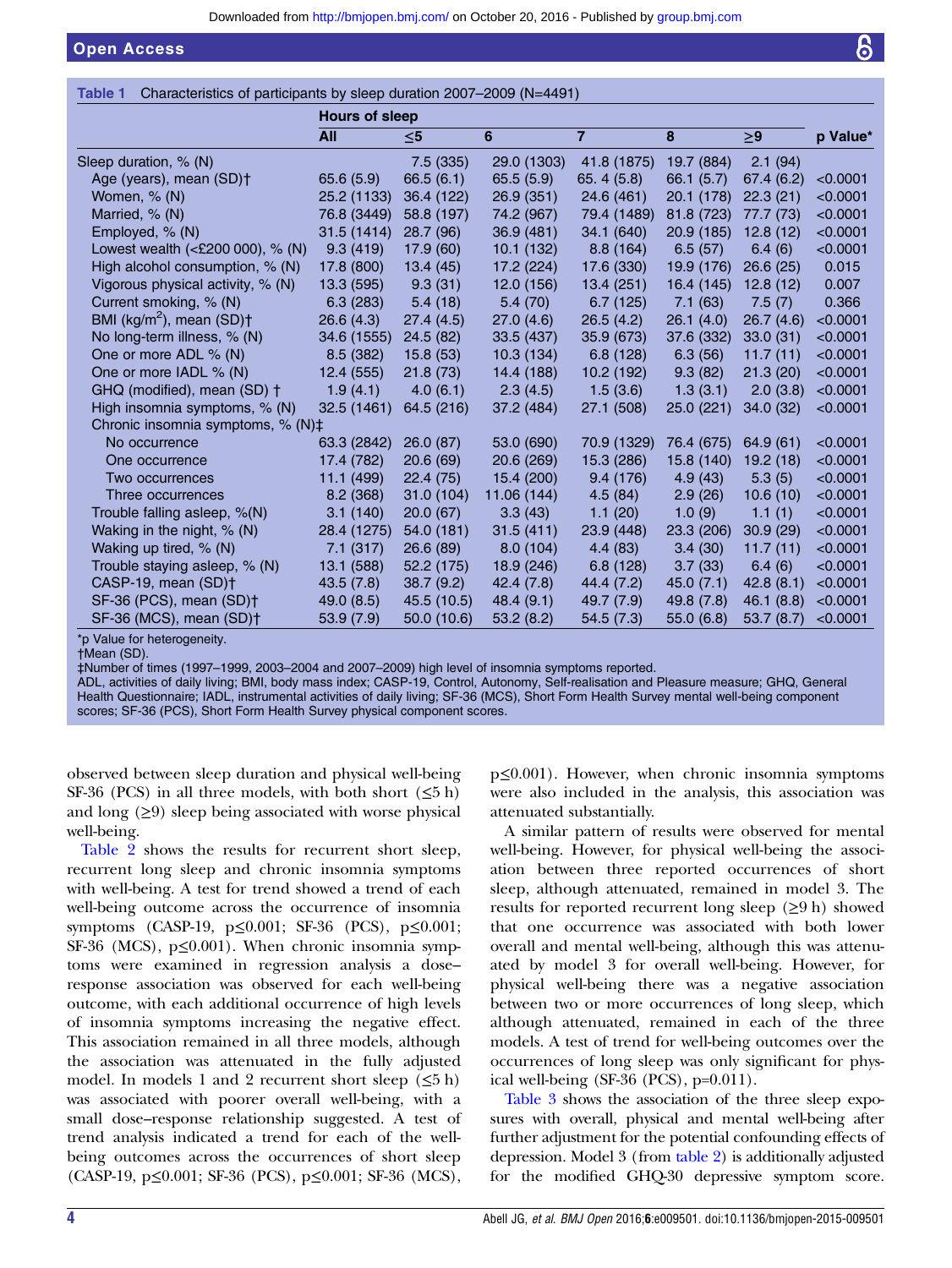<span id="page-4-0"></span>

| Table 2                                                | Association of recurrent sleep duration and insomnia symptoms with overall well-being, physical well-being and mental well-being |                                                       |                                                       |                                                              |                                                       |                                                              |                                                              |                                                       |                                                              |
|--------------------------------------------------------|----------------------------------------------------------------------------------------------------------------------------------|-------------------------------------------------------|-------------------------------------------------------|--------------------------------------------------------------|-------------------------------------------------------|--------------------------------------------------------------|--------------------------------------------------------------|-------------------------------------------------------|--------------------------------------------------------------|
|                                                        | Overall well-being bt                                                                                                            |                                                       |                                                       | Physical well-being‡                                         |                                                       |                                                              | Mental well-being§                                           |                                                       |                                                              |
| N=4,491                                                | Model 1<br>Diff¶ (SE)<br>[standardised<br>difference]                                                                            | Model 2<br>Diff¶ (SE)<br>[standardised<br>difference] | Model 3<br>Diff¶ (SE)<br>[standardised<br>difference] | <b>Model 1</b><br>Diff¶ (SE)<br>[standardised<br>difference] | Model 2<br>Diff¶ (SE)<br>[standardised<br>difference] | <b>Model 3</b><br>Diff¶ (SE)<br>[standardised<br>difference] | <b>Model 1</b><br>Diff¶ (SE)<br>[standardised<br>difference] | Model 2<br>Diff¶ (SE)<br>[standardised<br>difference] | <b>Model 3</b><br>Diff¶ (SE)<br>[standardised<br>difference] |
| Recurrent short sleep††                                |                                                                                                                                  |                                                       |                                                       |                                                              |                                                       |                                                              |                                                              |                                                       |                                                              |
| No short sleep<br>$(N=3869)$                           | 0.00 REF                                                                                                                         | 0.00 REF                                              | 0.00 REF                                              | 0.00 REF                                                     | 0.00 REF                                              | 0.00 REF                                                     | 0.00 REF                                                     | 0.00 REF                                              | 0.00 REF                                                     |
| One occurrence<br>$(N=372)$                            | $-3.23(0.41)$<br>$[-0.11]$ ***                                                                                                   | $-2.61(0.39)$<br>$[-0.09]$ ***                        | $-0.96(0.38)$<br>$[-0.03]^{**}$                       | $-2.28(0.44)$<br>$[-0.07]$ ***                               | $-0.75(0.37)$<br>$[-0.02]$ *                          | 0.01(0.37)<br>$[-0.00]$                                      | $-2.56(0.42)$<br>$[-0.09]$ ***                               | $-2.34(0.41)$<br>$[-0.08]$ ***                        | $-0.69(0.41)$<br>$[-0.02]$                                   |
| Two occurrences<br>$(N=147)$                           | $-3.38(0.63)$<br>$[-0.08]$ ***                                                                                                   | $-2.76(0.60)$<br>$[-0.06]$ ***                        | $-0.73(0.58)$<br>$[-0.02]$                            | $-2.64(0.69)$<br>$[-0.05]$ ***                               | $-1.37(0.57)$<br>$[-0.03]$ **                         | $-0.56(0.57)$<br>$[-0.01]$                                   | $-1.91(0.65)$<br>$[-0.04]$ ***                               | $-1.57(0.64)$<br>$[-0.04]$ **                         | 0.43(0.62)<br>$[-0.01]$                                      |
| Three occurrences<br>$(N=103)$                         | $-4.66(0.75)$<br>$[-0.09]$ ***                                                                                                   | $-3.80(0.71)$<br>$[-0.07$ <sup>***</sup> ]            | $-0.84(0.70)$<br>$[-0.01]$                            | $-4.59(0.82)$<br>$[-0.08]$ ***                               | $-2.83(0.67)$<br>$[-0.05]$ ***                        | $-1.68(0.68)$<br>$[-0.03]$ **                                | $-3.03(0.78)$<br>$[-0.06]$ ***                               | $-2.68(0.76)$<br>$[-0.05]$ ***                        | 0.21(0.75)<br>$[-0.00]$                                      |
| Recurrent long sleep ‡‡<br>No long sleep<br>$(N=4302)$ | 0.00 REF                                                                                                                         | 0.00 REF                                              | 0.00 REF                                              | 0.00 REF                                                     | 0.00 REF                                              | 0.00 REF                                                     | 0.00 REF                                                     | 0.00 REF                                              | 0.00 REF                                                     |
| One occurrence<br>$(N=134)$                            | $-1.86(0.67)$<br>$[-0.04]$ **                                                                                                    | $-0.97(0.63)$<br>$[-0.02]$                            | $-1.04(0.60)$<br>$[-0.02]$                            | $-2.61(0.72)$<br>$[-0.05]$ **                                | $-0.67(0.59)$<br>$[-0.01]$                            | $-0.67(0.58)$<br>$[-0.01]$                                   | $-1.77(0.69)$<br>$[-0.04]$ *                                 | $-1.36(0.67)$<br>$[-0.03]$ *                          | $-1.41(0.64)$<br>$[-0.03]$ *                                 |
| Two or three<br>occurrences<br>$(N=55)$                | 0.68(1.03)<br>$[-0.01]$                                                                                                          | 0.03(0.97)<br>$[-0.00]$                               | 0.43(0.92)<br>$[-0.01]$                               | 4.19(1.11)<br>$[-0.05]$ ***                                  | 3.33(0.91)<br>$[-0.04]$ ***                           | $-3.52(0.90)$<br>$[-0.05]$ ***                               | $-0.91(1.06)$<br>$[-0.01]$                                   | $-0.38(1.03)$<br>$[-0.01]$                            | $-0.78(0.99)$<br>$[-0.01]$                                   |
| Chronic insomnia symptoms§§                            |                                                                                                                                  |                                                       |                                                       |                                                              |                                                       |                                                              |                                                              |                                                       |                                                              |
| No insomnia<br>symptoms<br>$(N=2842)$                  | 0.00 REF                                                                                                                         | 0.00 REF                                              | 0.00 REF                                              | 0.00 REF                                                     | 0.00 REF                                              | 0.00 REF                                                     | 0.00 REF                                                     | 0.00 REF                                              | 0.00 REF                                                     |
| One occurrence                                         | $-3.22(0.29)$                                                                                                                    | $-2.83(0.28)$                                         | $-2.72(0.28)$                                         | $-2.74(0.32)$                                                | $-1.53(0.27)$                                         | $-1.53(0.27)$                                                | $-2.94(0.30)$                                                | $-2.88(0.30)$                                         | $-2.81(0.30)$                                                |
| $(N=782)$                                              | $[-0.16]$ ***                                                                                                                    | $[-0.14]$ ***                                         | $[-0.13]$ ***                                         | $[-0.12]$ ***                                                | $[-0.07]$ ***                                         | $[-0.07]$ ***                                                | $[-0.14]$ ***                                                | $[-0.14]$ ***                                         | $[-0.13]$ ***                                                |
| Two occurrences                                        | $-5.84(0.34)$                                                                                                                    | $-4.97(0.33)$                                         | $-4.80(0.34)$                                         | $-3.88(0.39)$                                                | $-1.95(0.33)$                                         | $-1.88(0.33)$                                                | $-5.30(0.36)$                                                | $-4.91(0.36)$                                         | $-4.85(0.36)$                                                |
| $(N=499)$                                              | $[-0.24]$ ***                                                                                                                    | $[-0.20]$ ***                                         | $[-0.19]$ ***                                         | $[-0.14]$ ***                                                | $[-0.07]$ ***                                         | $[-0.07]$ ***                                                | $[-0.21]$ ***                                                | $[-0.19]$ ***                                         | $[-0.19)$ ***                                                |
| Three occurrences<br>$(N=368)$                         | $-8.60(0.39)$<br>$[-0.30]$ ***                                                                                                   | $-7.34(0.38)$<br>$[-0.26]$ ***                        | $-7.04(0.40)$<br>$[-0.25]$ ***                        | $-5.73(0.45)$<br>$[-0.18]$ ***                               | $-3.08(0.38)$<br>$[-0.10]$ ***                        | $-2.82(0.39)$<br>$[-0.09]$ ***                               | $-7.55(0.41)$<br>$[-0.26]$ ***                               | $-6.91(0.41)$<br>$[-0.24]$ ***                        | $-6.88(0.43)$<br>$[-0.24]$ ***                               |

† Overall well-being (CASP-19).

‡Physical well-being (SF-36).

§Mental well-being (SF-36).

¶Difference (and SE) in well-being score from the reference group.

†† A test of trend analysis indicated a trend for each of the well-being outcomes across the occurrences of short sleep (CASP-19, p≤0.001; SF-36 (PCS), p≤0.001; SF-36 (MCS), p≤0.001). ‡‡ A test of trend for well-being outcomes over the occurrences of long sleep was only significant for physical well-being (SF-36 (PCS), p=0.011).

§§A test for trend showed a trend of each well-being outcome across the occurrence of insomnia symptoms, (CASP-19, p≤0.001; SF-36 (PCS), p≤0.001; SF-36 (MCS), p≤0.001). Figures in square brackets show the difference in standardised well-being scores from the reference group. Model 1: adjusted for age, age<sup>2</sup>, gender, wealth; model 2: adjusted as in model 1+employment status, marital status, limiting health conditions, physical functioning (ADL/IADL), health behaviours (alcohol, physical activity, smoking, BMI); model 3: adjusted as in model 2+insomnia symptoms/recurrent long or short sleep. \*\*\*p≤0.001, \*\*p≤0.01, \* p<0.0.

ADL, activities of daily living; BMI, body mass index; CASP-19, Control, Autonomy, Self-realisation and Pleasure measure; IADL, instrumental activities of daily living; SF-36 (MCS), Short Form Health Survey mental well-being component scores; SF-36 (PCS), Short Form Health Survey physical component scores.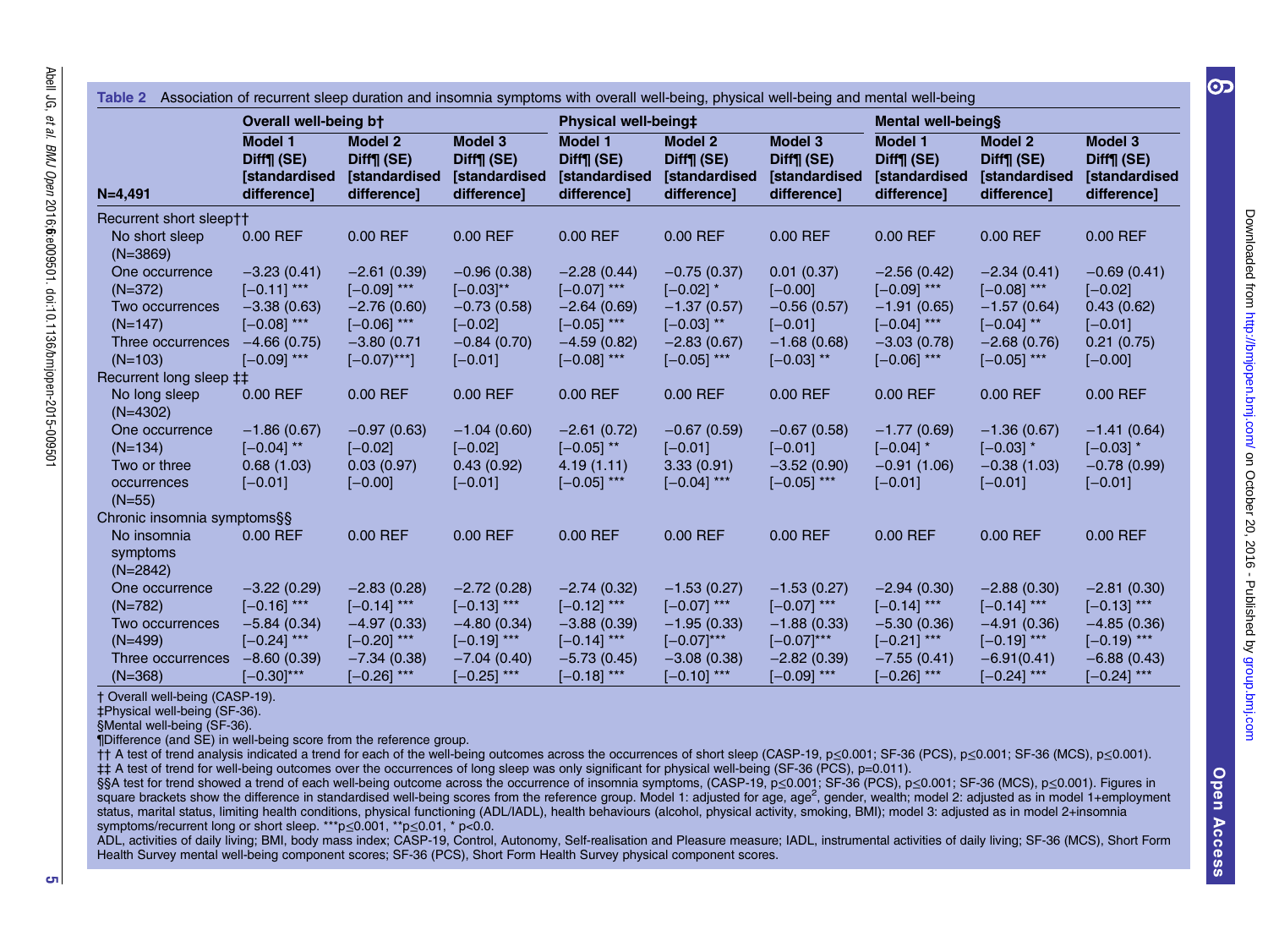# <span id="page-5-0"></span>Open Access

Table 3 Association of recurrent sleep duration and insomnia symptoms with well-being after further adjustment for depressive symptoms†

| <b>Physical well-being</b><br>Diff‡ (SE) [standardised<br>difference] | <b>Mental well-being</b><br>Diff‡ (SE) [standardised<br>difference]                                                                                                                                                                                                  |
|-----------------------------------------------------------------------|----------------------------------------------------------------------------------------------------------------------------------------------------------------------------------------------------------------------------------------------------------------------|
|                                                                       |                                                                                                                                                                                                                                                                      |
| 0.00 REF                                                              | $0.00$ REF                                                                                                                                                                                                                                                           |
| 0.01(0.37)                                                            | $-0.12(0.31)$                                                                                                                                                                                                                                                        |
| $[-0.00]$                                                             | $[-0.01]$                                                                                                                                                                                                                                                            |
| $-0.56(0.57)$                                                         | 0.46(0.48)                                                                                                                                                                                                                                                           |
| $[-0.01]$                                                             | [0.01]                                                                                                                                                                                                                                                               |
| $-1.63(0.68)$ **                                                      | 0.70(0.58)                                                                                                                                                                                                                                                           |
| $[-0.03]$                                                             | [0.01]                                                                                                                                                                                                                                                               |
|                                                                       |                                                                                                                                                                                                                                                                      |
| 0.00 REF                                                              | 0.00 REF                                                                                                                                                                                                                                                             |
| $-0.66(0.58)$                                                         | $-1.25(0.49)^{*}$                                                                                                                                                                                                                                                    |
| $[-0.01]$                                                             | $[-0.03]$                                                                                                                                                                                                                                                            |
| $-3.47(0.90)$ ***                                                     | $-0.30(0.76)$                                                                                                                                                                                                                                                        |
| $[-0.04]$                                                             | $[-0.00]$                                                                                                                                                                                                                                                            |
|                                                                       |                                                                                                                                                                                                                                                                      |
| 0.00 REF                                                              | 0.00 REF                                                                                                                                                                                                                                                             |
| $-1.36(0.27)$ ***                                                     | $-1.22(0.23)***$                                                                                                                                                                                                                                                     |
| $[-0.06]$                                                             | [0.06]                                                                                                                                                                                                                                                               |
| $-1.61$ (0.33)***                                                     | $-2.31(0.28)$ ***                                                                                                                                                                                                                                                    |
| $[-0.06]$                                                             | $[-0.09]$                                                                                                                                                                                                                                                            |
| $-2.41(0.40)$ ***                                                     | $-3.22(0.34)***$                                                                                                                                                                                                                                                     |
| $[-0.08]$                                                             | $[-0.11]$                                                                                                                                                                                                                                                            |
|                                                                       | †Estimates are adjusted as in model 3 (see tables 3 and 4) with additional adjustment for depressive symptoms score.<br>‡Difference (and SE) in well-being score from the reference group. Figures in square brackets show the difference in standardised well-being |

Overall, the pattern of findings observed previously remains consistent, although the size of the association is attenuated, especially for overall well-being. Online supplementary table S3 compares the key characteristics of those included and not included in the analyses. Although wellbeing scores and participant characteristics were similar between this sample and those excluded due to missing data; chronic insomnia symptoms and recurrent short sleep were more common and well-being poorer among those not included in the analyses.

#### **DISCUSSION**

Prospective repeat data over 10 years of follow-up suggest that insomnia symptoms and long sleep are independently associated with lower levels of well-being, measured as overall well-being, physical and mental well-being. There is a dose–response association between chronic insomnia symptoms and poorer well-being, independent of sleep duration and depressive symptoms. However, the association between sleep duration and well-being differed according to the measure of wellbeing examined, possibly an indication that as societies age, there may be less homogeneity in older age groups and the correlates of well-being at older age may vary.

Our findings agree with previous research, which has demonstrated independent negative associations,

between insomnia symptoms and lower physical and mental well-being scores.<sup>28–[34](#page-7-0)</sup> We are not aware of any studies that have examined the association between chronic exposure to insomnia symptoms and the SF-36. We found a dose–response association, suggesting that recurrent exposure to insomnia was associated with both lower mental and physical well-being.

Previous cross-sectional work has shown an association between sleep duration and both mental and physical well-being.<sup>10</sup><sup>35</sup> We found that recurrent exposure to long or short sleep was associated with poorer physical well-being. However, we did not find a prospective association between sleep duration and mental well-being. The association between recurrent short sleep and mental well-being was no longer significant after insomnia symptoms were taken into account. However, recurrent short sleep in the absence of high levels of insomnia symptoms does not necessarily predict poor well-being. Faubel *et al*<sup>[10](#page-7-0)</sup> also found that sleep duration at baseline failed to predict change in mental well-being 2 years later.

Studies that have examined the relationship between both short and long sleep with overall well-being have generally reported an initial U-shaped relationship,  $11^{12}$ which did not always remain after adjustment.<sup>[12](#page-7-0)</sup> This did not accord with our cross-sectional findings, where only short sleep was related to well-being. Additionally, we did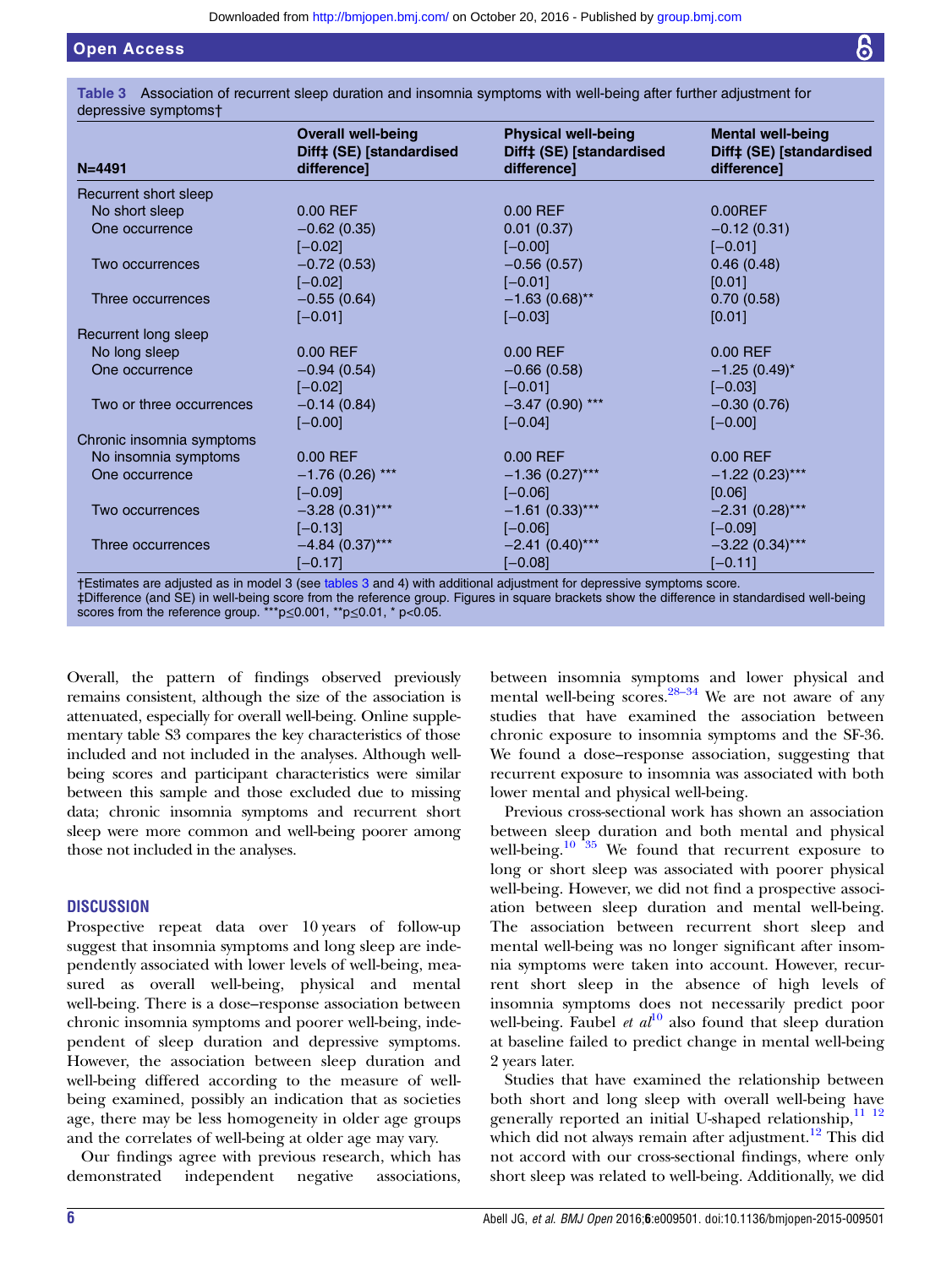<span id="page-6-0"></span>not find an association between recurrent short or long sleep and overall well-being. However, in accordance with others, $7-9$  $7-9$  <sup>12</sup> we found an independent association between chronic insomnia symptoms and lower overall well-being, which remained even when depressive symptoms were taken into account.

Many of the mechanisms suggested as explanations for the association between insomnia symptoms and wellbeing are similar to those suggested for short sleep, $^{11}$   $^{28}$ implying that both indicators are simply capturing an underlying concept of poor quality sleep.<sup>[36 37](#page-7-0)</sup> However, we find a dose–response association for insomnia symptoms and well-being which is not present for short sleep, suggesting that there may be different mechanisms for these associations.

A number of mechanisms may mediate the association between short sleep and overall or mental well-being, including fatigue or sleepiness during the day<sup>[38](#page-7-0)</sup> and the involvement of metabolic and endocrine functions.<sup>[39](#page-7-0)</sup> The mechanisms linking long sleep and physical wellbeing are less clear, possibilities are reverse causation, as longer sleep may be an early symptom of undiagnosed disease,  $\frac{10}{10}$  $\frac{10}{10}$  $\frac{10}{10}$  or increased sleep fragmentation.<sup>40</sup> <sup>41</sup> However, associations were robust to adjustment for presence of a limiting long-term illness. Associations between well-being and physical well-being may also be subject to confounding by mental health problems such as depression, where reporting problems with sleep is a clinical symptom[.42](#page-7-0) However, the association between sleep duration and insomnia symptoms remained following adjustment for the GHQ depression scale.

We used self-reported measures of both sleep duration and insomnia symptoms. Observational studies are beginning to include measures of sleep duration based on actigraphy data; however, these were not available in 1997, when sleep duration was first measured in this cohort. Also as sleep problems remain self-diagnosed within the primary care setting, self-reported data can be assumed to have face validity. Self-reported sleep duration has shown moderate correlations with more objective measures of sleep, such as actigraphy.[43](#page-7-0)–<sup>45</sup> Despite this, further research will be necessary when long-term actigraphy measures of sleep are available, since three measurements in 10 years may not fully describe the sleep history of participants. Second, we are not able to take sleep disorders such as sleep apnoea into account. However, controlling for BMI in our analysis should reduce potential confounding by sleep apnoea, since the prevalence of obesity is greater in those with this sleep condition. There is a potential overlap between the measures of vitality included in the SF-36 scale and the Jenkins questionnaire which asks respondents about waking up feeling 'tired and worn out'. A sensitivity analysis was undertaken in the cross-sectional analysis to examine any potential overlap between these questions and it was found that removing them had little effect on the results. The participants in Whitehall II were originally from an occupational cohort of white-collar workers,

and therefore participants were employed and relatively healthy; this may limit generalisability. Further caution should also be exercised extrapolating these conclusions to a general population, due to drop-outs from the sample originally enrolled in the study. The strengths of this work are the availability of three repeat measures of exposure to short or long sleep and insomnia symptoms and three validated well-being outcomes for a large sample of participants from a well-characterised cohort. We conclude that while chronic insomnia symptoms are negatively associated with all aspects of well-being. However, for older adults, recurrent short sleep duration does not necessarily have a negative effect on overall or mental well-being, when the effects of insomnia symptoms are taken into account. However, extreme sleep duration is associated with poor physical well-being.

Acknowledgements This work was performed at Department of Epidemiology and Public Health, University College London Medical School. The authors thank all participating men and women in the Whitehall II Study, as well as all Whitehall II research scientists, study and data managers and clinical and administrative staff who make the study possible.

Contributors JGA and MKu designed the study and wrote the first draft of the manuscript. JGA analysed the data. MJS, JEF and Mki interpreted the results and assisted with the preparation of the manuscript.

Funding The Whitehall II study has been supported by grants from the Medical Research Council; British Heart Foundation; National Heart Lung and Blood Institute (R01HL36310), USA, NIH: National Institute on Aging (R01AG13196 and R01AG34454), USA, NIH; Agency for Health Care Policy Research (HS06516); and the Dunhill Medical Trust (R247/0512), UK. MKi is supported by the Medical Research Council (K013351), NordForsk (75021) and an ESRC professorship. MJS is partly supported by the British Heart Foundation. MKu is partly supported by the Economic and Social Research Council (RES-596-28-0001).

Competing interests None declared.

Patient consent Obtained.

Ethics approval Ethical approval for the Whitehall II study was obtained from the University College London Medical School committee on the ethics of human research.

Provenance and peer review Not commissioned; externally peer reviewed.

Data sharing statement The Whitehall II research data are available to bona fide researchers for research purposes and public benefit. The relevant website is:<http://www.ucl.ac.uk/whitehallII/data-sharing>

**Open Access** This is an Open Access article distributed in accordance with the terms of the Creative Commons Attribution (CC BY 4.0) license, which permits others to distribute, remix, adapt and build upon this work, for commercial use, provided the original work is properly cited. See: [http://](http://creativecommons.org/licenses/by/4.0/) [creativecommons.org/licenses/by/4.0/](http://creativecommons.org/licenses/by/4.0/)

#### **REFERENCES**

- 1. Cappuccio FP, D'Elia L, Strazzullo P, et al. Quantity and quality of sleep and incidence of type 2 diabetes: a systematic review and meta-analysis. [Diabetes Care](http://dx.doi.org/10.2337/dc09-1124) 2010;33:414–20.
- 2. Larcher S, Benhamou PY, Pépin JL, et al. Sleep habits and diabetes. [Diabetes Metab](http://dx.doi.org/10.1016/j.diabet.2014.12.004) 2015;41:263-71.
- 3. Shan Z, Ma H, Xie M, et al. Sleep duration and risk of type 2 diabetes: a meta-analysis of prospective studies. [Diabetes Care](http://dx.doi.org/10.2337/dc14-2073) 2015;38:529–37.
- 4. Palagini L, Bruno RM, Gemignani A, et al. Sleep loss and hypertension: a systematic review. [Curr Pharm Des](http://dx.doi.org/10.2174/1381612811319130009) 2013;19:2409–19.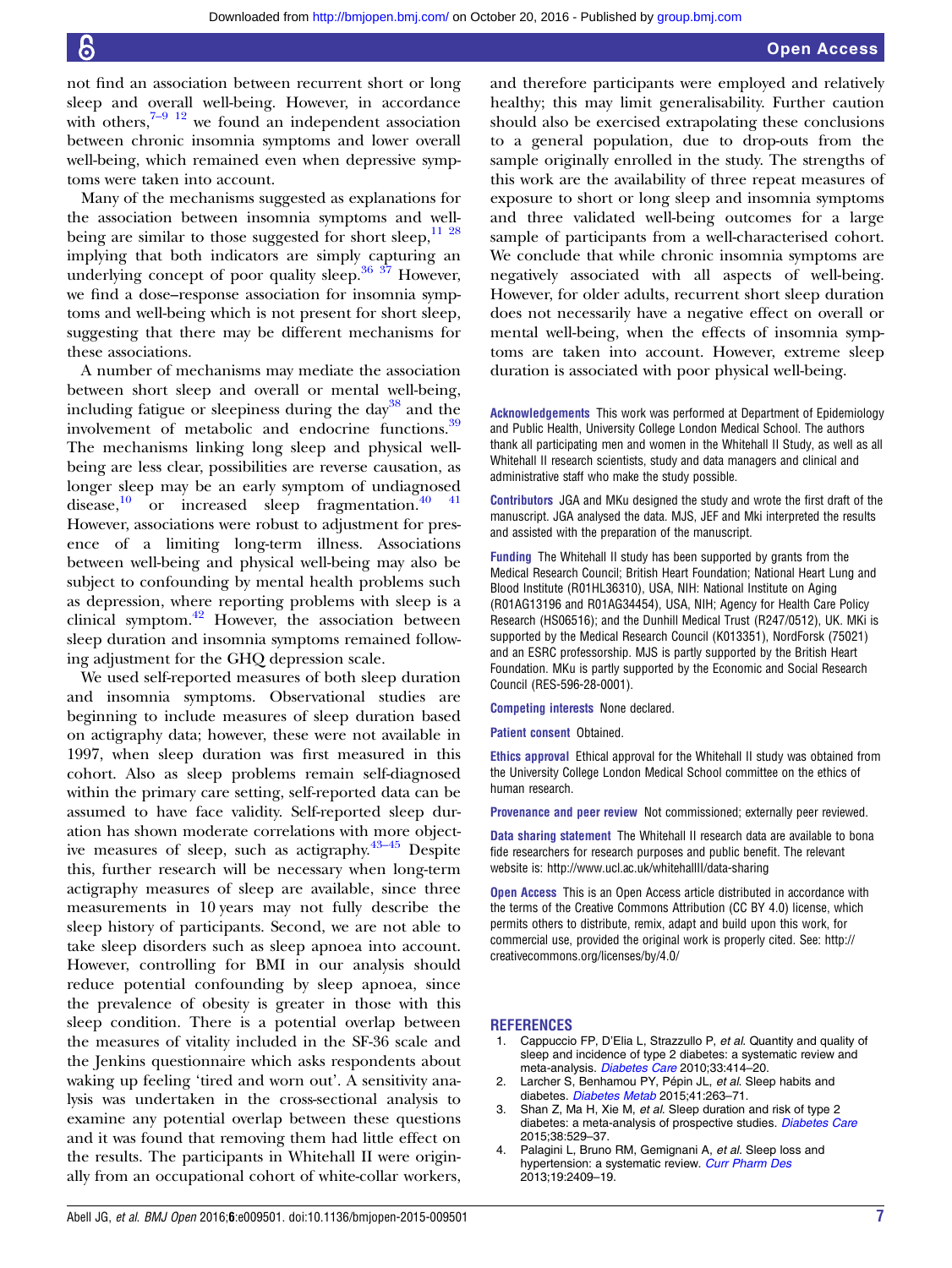# <span id="page-7-0"></span>Open Access

- 5. Gallicchio L, Kalesan B. Sleep duration and mortality: a systematic review and meta-analysis. [J Sleep Res](http://dx.doi.org/10.1111/j.1365-2869.2008.00732.x) 2009;18:148-58.
- 6. Cappuccio FP, D'Elia L, Strazzullo P, et al. Sleep duration and all-cause mortality: a systematic review and meta-analysis of prospective studies. Sleep 2010;33:585–92.
- 7. Hamilton NA, Nelson CA, Stevens N, et al. Sleep and psychological well-being. [Soc Indic Res](http://dx.doi.org/10.1007/s11205-006-9030-1) 2007;82:147-63.
- 8. Karlson CW, Gallagher MW, Olson CA, et al. Insomnia symptoms and well-being: longitudinal follow-up. [Health Psychol](http://dx.doi.org/10.1037/a0028186) 2013;32:311–9..
- 9. Steptoe A, O'Donnell K, Marmot M, et al. Positive affect, psychological well-being, and good sleep. [J Psychosom Res](http://dx.doi.org/10.1016/j.jpsychores.2007.11.008) 2008;64:409–15.
- 10. Faubel R, Lopez-Garcia E, Guallar-Castillon P, et al. Sleep duration and health-related quality of life among older adults: a population-based cohort in Spain. Sleep 2009;32:1059–68.
- 11. Magee CA, Caputi P, Iverson DC. Relationships between self-rated health, quality of life and sleep duration in middle aged and elderly Australians. [Sleep Med](http://dx.doi.org/10.1016/j.sleep.2010.09.013) 2011;12:346-50.
- 12. Yokoyama E, Saito Y, Kaneita Y, et al. Association between subjective well-being and sleep among the elderly in Japan. [Sleep](http://dx.doi.org/10.1016/j.sleep.2007.02.007) [Med](http://dx.doi.org/10.1016/j.sleep.2007.02.007) 2008;9:157-64.
- 13. Chandola T, Ferrie JE, Perski A, et al. The effect of short sleep duration on coronary heart disease risk is greatest among those with sleep disturbance: a prospective study from the Whitehall II cohort. Sleep 2010;33:739–44.
- 14. Ware JE Jr, Kosinski M, Bayliss MS, et al. Comparison of methods for the scoring and statistical analysis of SF-36 health profile and summary measures: summary of results from the Medical Outcomes Study. Med Care 1995;33:AS264–79.
- 15. Trief PM, Wade MJ, Pine D, et al. A comparison of health-related quality of life of elderly and younger insulin-treated adults with diabetes. [Age Ageing](http://dx.doi.org/10.1093/ageing/afg105) 2003:32:613-18.
- 16. Netuveli G, Wiggins RD, Hildon Z, et al. Quality of life at older ages: evidence from the English longitudinal study of aging (wave 1). [J Epidemiol Community Health](http://dx.doi.org/10.1136/jech.2005.040071) 2006;60:357-63.
- 17. Marmot M, Brunner E. Cohort profile: the Whitehall II study. [Int J](http://dx.doi.org/10.1093/ije/dyh372) [Epidemiol](http://dx.doi.org/10.1093/ije/dyh372) 2005;34:251–6.
- 18. Higgs P, Hyde M, Wiggins R, et al. Researching quality of life in early old age: the importance of the sociological dimension. [Soc](http://dx.doi.org/10.1111/1467-9515.00336) [Policy Adm](http://dx.doi.org/10.1111/1467-9515.00336) 2003;37:239–52.
- 19. Wiggins R, Netuveli G, Hyde M, et al. The evaluation of a self-enumerated scale of quality of life (CASP-19) in the context of research on ageing: a combination of exploratory and confirmatory approaches. [Soc Indic Res](http://dx.doi.org/10.1007/s11205-007-9220-5) 2008;89:61-77.
- 20. Hyde M, Wiggins RD, Higgs P, et al. A measure of quality of life in early old age: the theory, development and properties of a needs satisfaction model (CASP-19). [Aging Ment Health](http://dx.doi.org/10.1080/1360786031000101157) 2003;7:186-94.
- 21. Ware JE Jr, Kosinski M, Keller SD. *SF-36 physical and mental* summary scales: a user's manual. Boston, MA: The Health Institute, New England Medical Center, 1994.
- 22. Jenkins CD, Stanton BA, Niemcryk SJ, et al. A scale for the estimation of sleep problems in clinical research. [J Clin Epidemiol](http://dx.doi.org/10.1016/0895-4356(88)90138-2) 1988;41:313–21.
- 23. Demakakos P, Nazroo J, Breeze E, et al. Socioeconomic status and health: the role of subjective social status. [Soc Sci Med](http://dx.doi.org/10.1016/j.socscimed.2008.03.038) 2008;67:330–40.
- 24. Sabia S, Dugravot A, Kivimaki M, et al. Effect of intensity and type of physical activity on mortality: results from the Whitehall II Cohort Study. [Am J Public Health](http://dx.doi.org/10.2105/AJPH.2011.300257) 2012;102:698-704.
- 25. WHO. Recommended amount of physical activity. Switzerland: World Health Organization, 2010.
- 26. Goldberg DP.. Detecting psychiatric illness by questionnaire. In: 21. Mm, ed. London: Oxford University Press 1972.
- 27. Ferrie JE, Kivimäki M, Akbaraly TN, et al. Change in sleep duration and type 2 diabetes: The Whitehall II Study. [Diabetes Care](http://dx.doi.org/10.2337/dc15-0186) 2015;38:1467–72.
- 28. Sasai T, Inoue Y, Komada Y, et al. Effects of insomnia and sleep medication on health-related quality of life. [Sleep Med](http://dx.doi.org/10.1016/j.sleep.2009.09.011) 2010;11:452–7.
- 29. Fagerström C, Hellström A. Sleep complaints and their association with comorbidity and health-related quality of life in an older population in Sweden. [Aging Ment Health](http://dx.doi.org/10.1080/13607863.2010.513039) 2011;15:204-13.
- 30. Schubert CR, Cruickshanks KJ, Dalton DS, et al. Prevalence of sleep problems and quality of life in an older population. Sleep 2002;25:889–93.
- 31. Andruskiene J, Varoneckas G, Martinkenas A, et al. Factors associated with poor sleep and health-related quality of life. Medicina (Kaunas) 2008;44:240–6.
- 32. Léger D, Scheuermaier K, Philip P, et al. SF-36: evaluation of quality of life in severe and mild insomniacs compared with good sleepers. [Psychosom Med](http://dx.doi.org/10.1097/00006842-200101000-00006) 2001;63:49–55.
- 33. Lee M, Choh AC, Demerath EW, et al. Sleep disturbance in relation to health-related quality of life in adults: the fels longitudinal study. [J Nutr Health Aging](http://dx.doi.org/10.1007/s12603-009-0110-1) 2009;13:576–83.
- 34. Lo CMH, Lee PH. Prevalence and impacts of poor sleep on quality of life and associated factors of good sleepers in a sample of older Chinese adults. [Health Qual Life Outcomes](http://dx.doi.org/10.1186/1477-7525-10-72) 2012;10:72.
- 35. Lima MG, Barros MBD, Alves MC. Sleep duration and health status self-assessment (SF-36) in the elderly: a population-based study (ISA-Camp 2008). [Cad Saude Publica](http://dx.doi.org/10.1590/S0102-311X2012000900007) 2012;28:1674–84.
- 36. Vgontzas AN, Lin HM, Papaliaga M, et al. Short sleep duration and obesity: the role of emotional stress and sleep disturbances. [Int J](http://dx.doi.org/10.1038/ijo.2008.4) [Obes \(Lond\)](http://dx.doi.org/10.1038/ijo.2008.4) 2008;32:801–9.
- 37. Vgontzas AN, Fernandez-Mendoza J, Miksiewicz T, et al. Unveiling the longitudinal association between short sleep duration and the incidence of obesity: the Penn State Cohort. [Int J Obes \(Lond\)](http://dx.doi.org/10.1038/ijo.2013.172) 2014;38:825–32.
- 38. Dinges DF, Pack F, Williams K, et al. Cumulative sleepiness, mood disturbance, and psychomotor vigilance performance decrements during a week of sleep restricted to 4-5 hours per night. Sleep 1997;20:267–77.
- 39. Spiegel K, Leproult R, Van Cauter E. Impact of sleep debt on metabolic and endocrine function. *[Lancet](http://dx.doi.org/10.1016/S0140-6736(99)01376-8)* 1999;354: 1435–9.
- 40. Mesas AE, López-García E, León-Muñoz LM, et al. The association between habitual sleep duration and sleep quality in older adults according to health status. [Age Ageing](http://dx.doi.org/10.1093/ageing/afr004) 2011;40: 318–23.
- 41. Youngstedt SD, Kripke DF. Long sleep and mortality: rationale for sleep restriction. [Sleep Med Rev](http://dx.doi.org/10.1016/j.smrv.2003.10.002) 2004;8:159-74.
- 42. Franzen PL, Buysse DJ. Sleep disturbances and depression: risk relationships for subsequent depression and therapeutic implications. Dialogues Clin Neurosci 2008;10:473–81.
- 43. Signal TL, Gale J, Gander PH. Sleep measurement in flight crew: comparing actigraphic and subjective estimates to polysomnography. Aviat Space Environ Med 2005;76:1058–63.
- 44. Lockley SW, Skene DJ, Arendt J. Comparison between subjective and actigraphic measurement of sleep and sleep rhythms. [J Sleep](http://dx.doi.org/10.1046/j.1365-2869.1999.00155.x) [Res](http://dx.doi.org/10.1046/j.1365-2869.1999.00155.x) 1999;8:175–83.
- 45. Lauderdale DS, Knutson KL, Yan LL, et al. Self-reported and measured sleep duration: how similar are they? *[Epidemiology](http://dx.doi.org/10.1097/EDE.0b013e318187a7b0)* 2008;19:838–45.